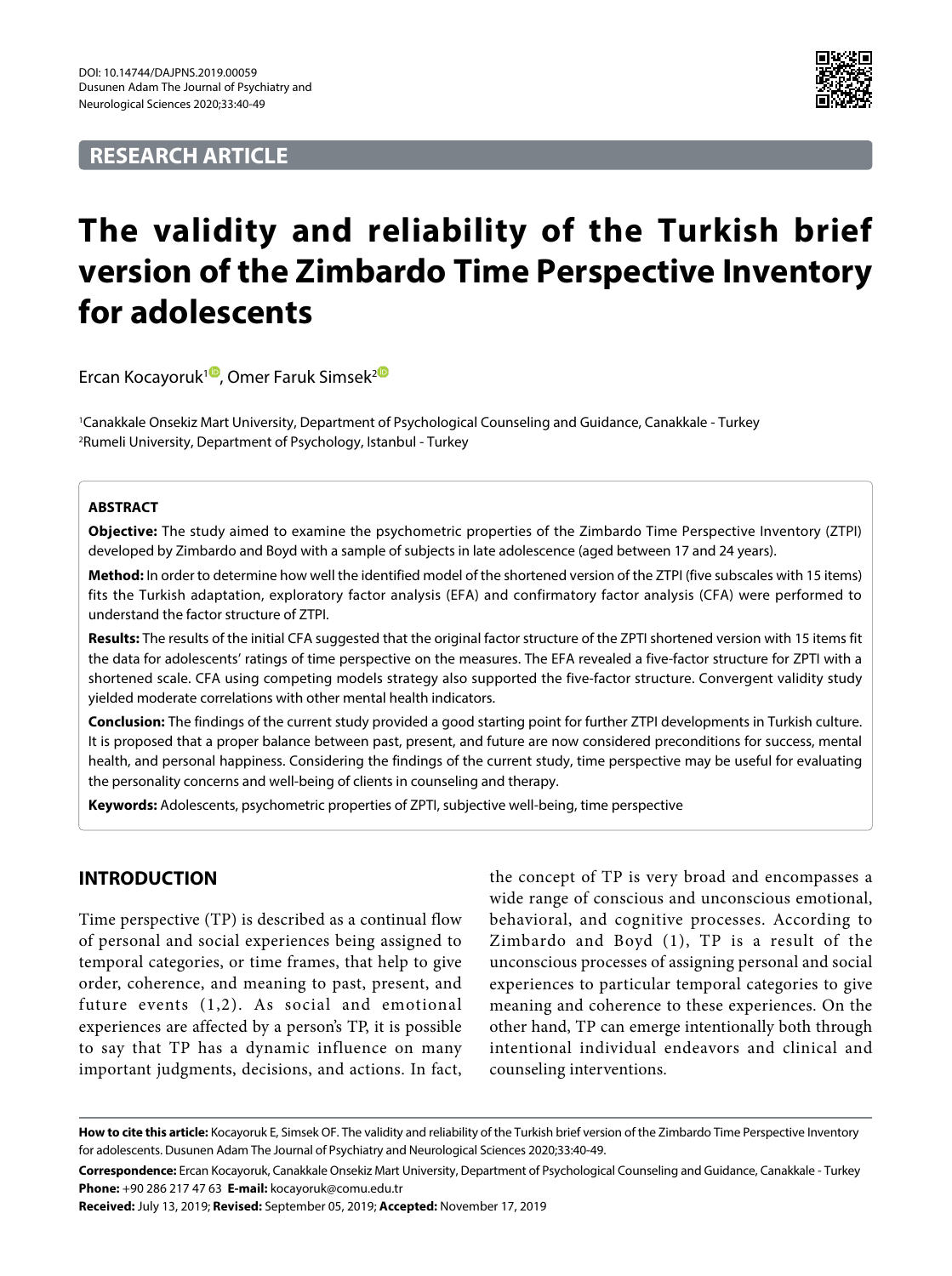There has been an increase in the attention paid to research on the "balanced time orientation" most adaptive for individuals, allowing them to switch temporal frames flexibly between past, future, and present depending on situational demands, resource assessments, or personal and social appraisals (1). According to Holman and Silver (3), concerns about psychological and physical functioning are associated with being stuck in any of the specific temporal zones. Thus, balanced time has been defined as "the mental ability to switch effectively among TPs depending on task features, situational considerations, and personal resources, rather than be biased towards a specific TP that is not adaptive across situations" (1). The behavior of persons applying such a time orientation would, on average, be determined by a compromise, or balancing among the contents of meta-schematic representations of past experiences, present desires, and future consequences.

Many research findings reveal that TP and a proper balance between past, present, and future are associated with the preconditions for success, mental health, and personal happiness. For instance, van Beek et al. (4) demonstrated the relationship of TP with psychopathology such as depression and neuroticism. Similarly, TP has been found to be related with mental health (5,6) and significantly associated with subjective well-being (7). Moreover, Barnett et al. (8) documented connections among TP, substance use, and abuse, while Sansone et al. (9) elucidated the relationships between future-orientation and smoking behavior. TP was used in many studies to explain or predict various forms of health behaviors, particularly dieting and exercising (10,11) and relevance to quitting smoking (12). TP is also involved in diverse forms of psychosocial functioning (13), interpersonal relationships (14), and career decision-making (15).

The Zimbardo Time Perspective Inventory (ZTPI) (1,16) is a well-known and comprehensively conceptualized tool for the assessment of TP. The conceptualization of TP by the ZTPI provides a measure of multiple time frames as individual temporal profiles and assesses the five dimensions of TP: Past-Positive (PP), Past-Negative (PN), Present-Fatalistic (PF), Present-Hedonistic (PH), and Future (FU). PP reflects a warm and embracing view of the past. PN reflects a negative, aversive view of the past. PH reflects a hedonistic and risk-taking perspective, and an attitude toward pleasure, connected with little regard for future consequences. PF shows an orientation of a fatalistic, helpless, and hopeless attitude toward life and the future. FU reflects a point of view and thoughts regarding the future weighing the consequences of one's actions. This dimension of TP assumes that behavior is dominated by striving for future goals and rewards (7,17,18). Furthermore, the ZTPI has been shown to be a useful assessment tool in many different areas, and numerous empirical studies have revealed that TP is a valuable predictor of various behaviors. For example, the findings of Zimbardo et al. (19) showed that risky driving is associated with a present-TP. Similarly, Keough et al. (20) found that the reported use of alcohol, drugs, and tobacco is also associated with a present-TP. In addition, the results of Apostolidis et al. (21) indicated that the reported use of cannabis is associated with a present-time orientation. It is evident that the concept of TP has an essential influence on many aspects of human behavior.

The validity and reliability of the ZTPI has been tested in many cultures, primarily in consulting and clinical applications, and the ZTPI has been translated and validated in multiple languages. The currently available versions include the Italian (22), French (23), Spanish (24), Czech (25), Russian (26), Greek (5), Swedish (27), Lithuanian (28) and Portuguese (29) versions. Some of these versions were tested in large representative samples, such as the Lithuanian (n=1529) and Czech (n=2030) versions. Finally, the ZTPI was scrutinized by cross-cultural comparisons: In a comprehensive study, Sircova et al. (30) examined crosscultural similarities and differences in TP involving samples from 24 countries. The findings of their study showed that similar views of the past, present, and future and important similarities across countries in TP exist. Furthermore, results also stated that five temporal orientations were invariant across many countries with diverse cultural traditions. The authors suggested a revised version of the ZTPI as the "gold standard" for further research on TP.

The validation studies showed that the translations of the ZTPI are useful tools in psychological practice and generally match the original factor structure. Recent studies frequently used the 15-item version of the ZTPI because of an apparent need for a short form of the instrument. One short form of the ZTPI was developed by Zhang et al. (7), consisting of 15 items in five scales. Similarly, Kostal et al. (31) focused on short versions (ZTPI-short), comprising 3 items for each scale, 15 items in total (or 18, when Future-Negative is added). The authors aimed to test the psychometric properties of the abbreviated ZTPI and the optional balancing of the Future scale with its negative counterpart. Seven items of the inventories of Kostal et al. (31) overlapped.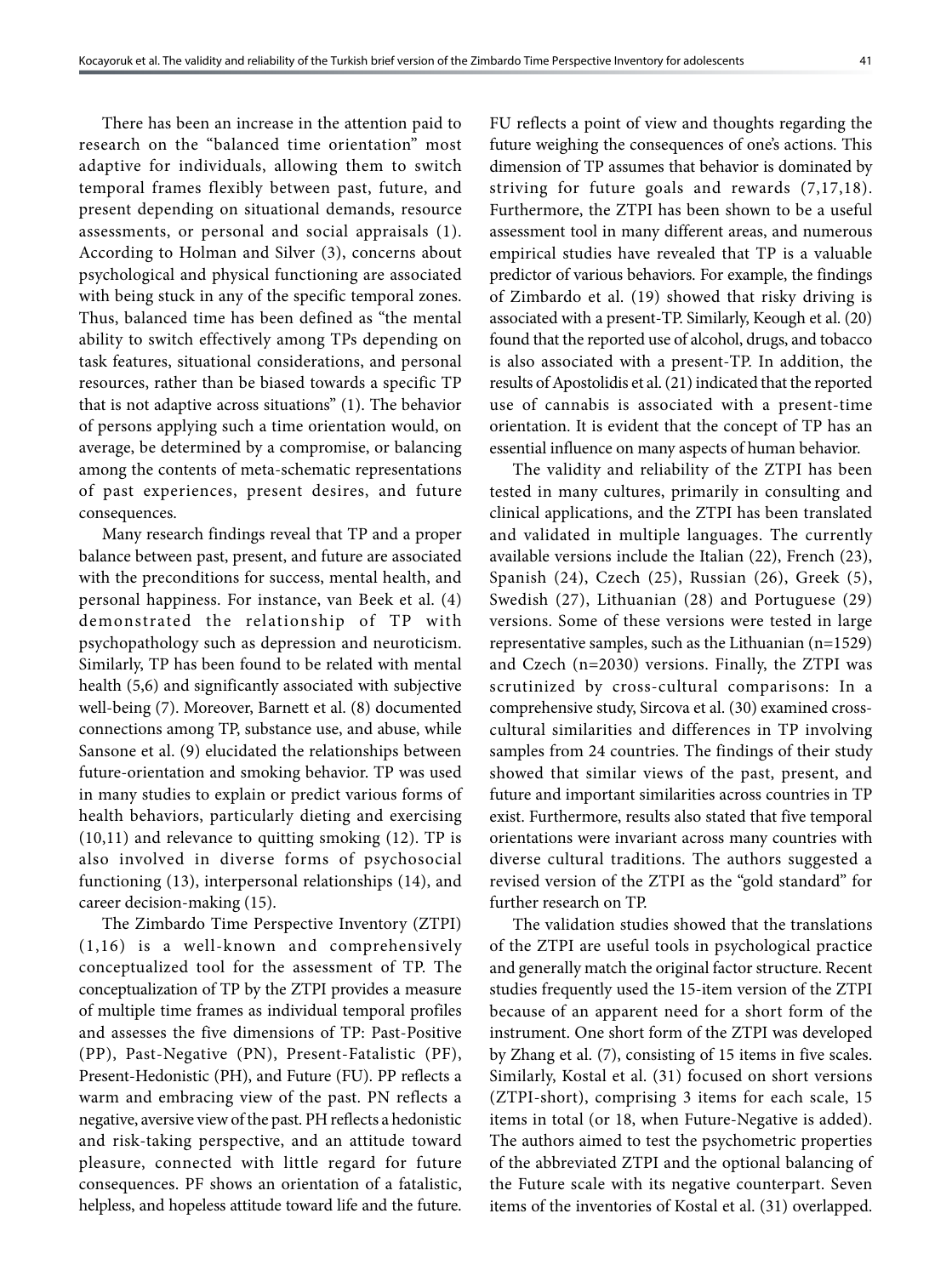The authors claimed that several items from the version of Zhang et al. (7) appeared problematic when they were used in other studies or in other cultural contexts. In summary, although driven by a logic similar to Zhang's team, they opted for rigorous item selection from both the American and the international perspective and the use of inventories in translation. Kostal et al. (31) tried to avoid items that appeared problematic in various national contexts. There was also a difference in the layout of the inventories. Zhang et al. (7) presented the items in consecutive groups, according to each scale, whereas Kostal et al. (31) released the items from the factor groupings in a way similar to how they were presented in the original ZTPI (1) while additionally rotating the items during administration to prevent any artifacts caused by item location in the questionnaire.

In line with the tenets of TP studies, a number of studies have been undertaken to modify or adapt an instrument for measuring TP in Turkish culture that is consistent across cultures. For instance, Sahin et al. (32) examined the internal consistency, structural validity, and convergent validity of Turkish Adolescent Time Inventory-Time Attitude scores. The authors concluded that 5 subscales (Past Positive, Past Negative, Present Positive, Present Negative, and Future Positive) can be used with Turkish adolescents and that the Future Negative subscale needs to be revised and validated in this national context because of internal consistency estimates for Future Negative scores. Of the instruments existing to date, the theoretically driven ZTPI is the most widely used and psychometrically sound instrument. One study investigated the relationships between undergraduate students' TPs and boredom coping strategies (33). The authors used the ZTPI with 39 items after exploratory factor analysis (EFA) and confirmatory factor analysis (CFA). They concluded that the fivefactor solution with 39 items was the best option when compared to other numbers of factors, showing an acceptable fit to the data. A study suggested by Akırmak (34) states that 178 students was carried out to understand the extent to which individuals' perceptions of self and of interpersonal relationships using the ZTPI with 56 items. Consistent with the study aim, deviation from balanced TP (i.e., DBTP scores) was calculated by subtracting each participant's measured TP scale scores. To date, a number of attempts have been made to modify or validate the original TP instrument; however, there is no specified form of TP instrument. In addition, researchers have been looking for shorter scales to make data collection more time-efficient in order to eliminate item redundancy and therefore reducing fatigue,

frustration, and boredom associated with answering highly similar questions repeatedly (35). From this perspective, there are obvious advantages to a short measure, and its instrumental value is well accepted by many researchers as discussed above.

In conclusion, the ZTPI-Short is a valid and reliable instrument for assessing TP and is recommended for further use. The aim of this study was to translate the short version of the ZTPI into Turkish and examine its reliability and validity in a relatively large sample. For this objective, the short version of Kostal et al. (31), (ZTPI-Short), with 3 items for each scale (15 items in total) was utilized.

#### **METHOD**

## **Study I: Factor Structure and Initial Reliability Participants**

University students in selected classes were provided with an explanatory research statement and their consent and voluntary participation were sought. An identical procedure was carried out in all studies. In study 1, the sample consisted of 353 undergraduate students studying at Canakkale Onsekiz Mart University, which is a medium-sized higher education institute in Turkey. Eight participants with missing data were removed from the analyses. Thus, the final sample included 345 participants. The age in the sample consisting of 112 male (33%) and 233 female students (67%) ranged from 17 to 24 years (Mean=20.74, SD=4.09).

#### **Measure**

**Short Version of the Zimbardo Time Perspective Inventory (ZTPI-Short):** The ZTPI is the first comprehensive and theory-based operationalization of TP. The ZTPI, which was developed as an individualdifferences metric, assesses the fundamental dimensions of the human condition related to time (1). The scale is composed of 56 items. After exploratory and confirmatory factor analyses, five distinct TP factors emerged: PN, PP, PF, PH, and FU. The analyses showed acceptable validity and internal and test-retest reliability. In the current study, a short version of the ZTPI has been applied, using the version tested by Kostal et al. (31) both in its five-scale and six-scale forms (with and without the Future-Negative scale). The authors suggested that the five-scale ZTPI-Short form with 15 items had a slightly better model fit than the six-scale version, because the Future-Negative scale correlated strongly with the PN scale. Thus in our study, 15 items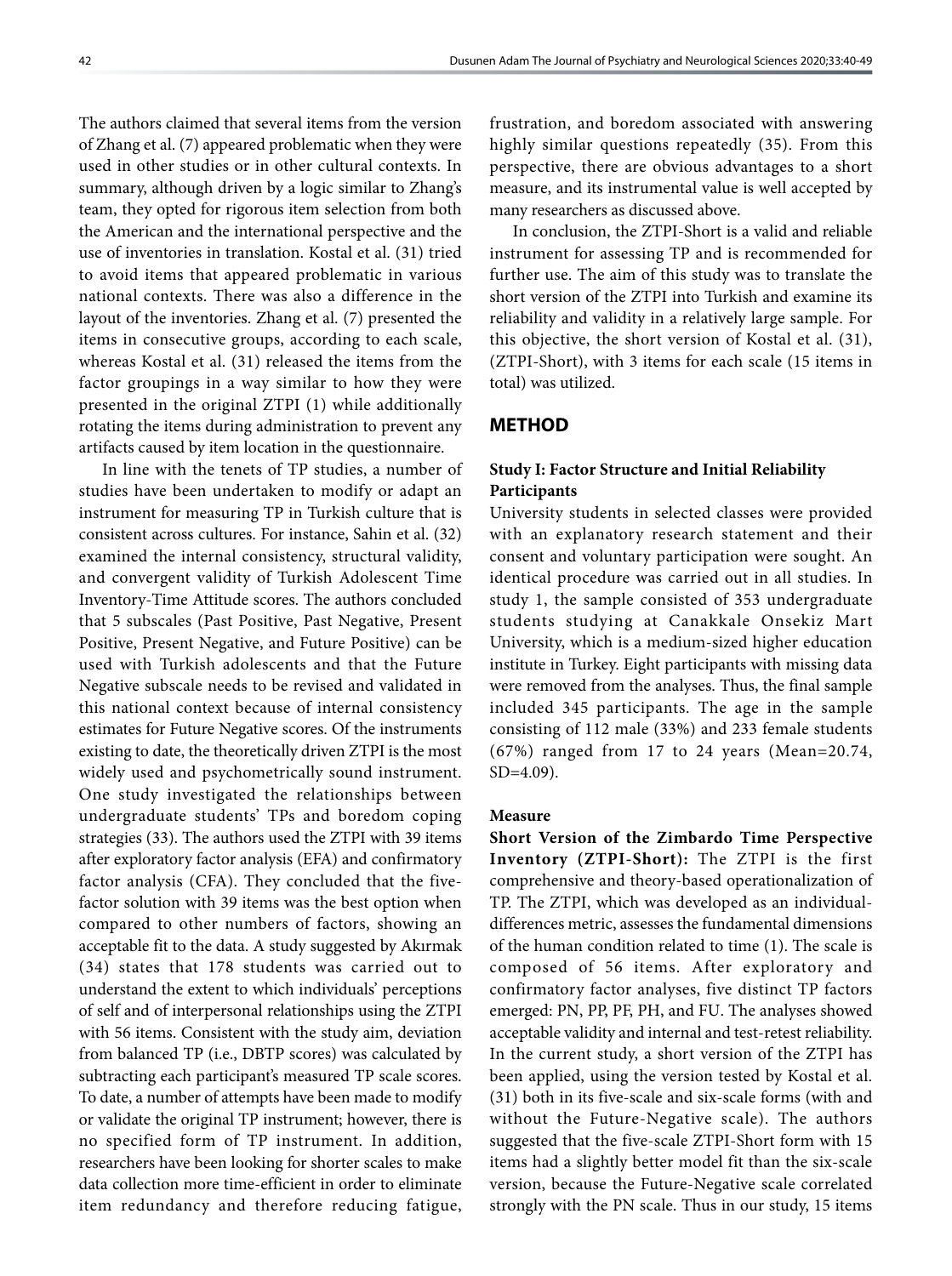from the five-scale short form by Kostal et al. (31) (without the Future-Negative scale) were translated into Turkish. The authors reported that the internal consistency of the scales measured by Cronbach's alpha varied from 0.65 to 0.78.

#### **Results**

#### **Exploratory Factor Analysis**

The factor structure of the ZPTI-Short version was explored using principal axis factor analysis with varimax rotation. In order to examine the factor structure of the ZPTI-Short version with 15 items, a common factor analysis with varimax rotation was conducted. The data and sample size were adequate for factor analysis according to Bartlett's test of sphericity,  $x^{2}$  (105, n=345)=1092.92, p=0.001, and the Kaiser-Meyer-Olkin measure of sampling adequacy (0.761). An unrotated five factor solution with an eigenvalue ≥1.0 was obtained for the total sample, accounting for 62.29% of the variance. The first factor accounted for 20.17% of the variance (eigenvalue=3.02) and the second factor accounted for 12.85% of the variance (eigenvalue=1.92). Subsequent factors added similar rates to the explained variance (11.03%, eigenvalue=1.65). The fourth factor accounted for 9.97% (eigenvalue=1.49) and the last factor added 8.24% to the explained variance (eigenvalue=1.23). The results revealed that the factor solution grouped the 15 items into five factors. The basic psychometric properties of the ZTPI-Short are listed in Table 1.

In addition, the internal consistencies of the five factors were acceptable, with  $\alpha$ =0.65 for the first factor,  $\alpha$ =0.61 for the second factor,  $\alpha$ =0.64 for the third factor,  $\alpha$ =0.66 for the fourth factor, and  $\alpha$ =0.79 for the last factor. These Cronbach's alpha values are consistent with other ZPTI translations such as the Czech and Slovak study (from 0.65 to 0.78), the Lithuanian study (from 0.63 to 0.79), the Spanish (from 0.64 to 0.80), French (from 0.70 to 0.79), and the Swedish study (from 0.65 to 0.84) (31).

# **Study II: Confirmatory Factor Analysis Method**

## **Strategy of Analysis**

CFA was implemented using a competing models strategy, and a series of first-order and higher-order CFA models were compared using both a chi-square difference test and information criterion indices such as Akaike Information Criterion (AIC) and Expected Cross Validation Index (ECVI). The following goodness-of-fit statistics were taken into consideration

**Table 1: Means, standard deviations and factor loadings for the items of the ZTPI-Short (n=345)**

| Items        | Mean | SD   | PN   | PP   | PF   | PН   | FU   |
|--------------|------|------|------|------|------|------|------|
| 1            | 3.95 | 0.93 | 0.73 |      |      |      |      |
| $\mathbf{2}$ | 2.94 | 1.14 | 0.79 |      |      |      |      |
| 3            | 3.44 | 1.02 | 0.73 |      |      |      |      |
| 4            | 4.12 | 0.99 |      | 0.73 |      | 0.40 |      |
| 5            | 3.35 | 1.08 |      | 0.71 |      |      |      |
| 6            | 4.14 | 0.85 |      | 0.78 |      |      |      |
| 7            | 1.86 | 0.88 |      |      | 0.81 |      |      |
| 8            | 1.61 | 0.85 |      |      | 0.81 |      |      |
| 9            | 2.23 | 0.98 |      |      | 0.61 |      |      |
| 10           | 4.06 | 0.72 |      |      |      | 0.74 |      |
| 11           | 3.20 | 0.92 | 0.33 |      |      | 0.85 |      |
| 12           | 3.02 | 0.94 |      |      |      | 0.71 |      |
| 13           | 4.04 | 0.96 |      |      | 0.31 |      | 0.81 |
| 14           | 3.45 | 1.04 | 0.40 |      |      |      | 0.85 |
| 15           | 3.59 | 0.98 |      | 0.42 |      |      | 0.83 |

Principal axis factor analysis with Direct-Oblimin method was used in the analyses; the ZTPI item ratings range from 1 to 5. Likert scale anchors ranged from 1: not at all true to 5: extremely true. Factor loadings less than 0.30 are not represented; PN: Past-Negative, PP: Past-Positive, PF: Present-Fatalistic, PH: Present Hedonistic, FU: Future

to evaluate the fit of the data to the models. As index of the fit the Goodness of Fit Index (36) was employed with values greater than 0.90 indicating reasonable fit and greater than 0.95 indicating good fit, which is valid for the Comparative Fit Index (CFI). Root Mean Square Error of Approximation (37) was another statistical approach used, with values below 0.08 indicating reasonable fit of the model to the data and 0.05 indicating a good fit. The same criterion for reasonable fit is valid for the other goodness-of-fit statistics applied, the Standardized Root Mean Square.

#### **Participants**

Study 2 was conducted to confirm the factor structure of the ZTPI using confirmatory factor analyses. The sample consisted of 236 participants ranging in age from 18 to 24 years (63.6% females, n=150; 36.4% male, n=86).

#### **Results**

Confirmatory factor analyses were conducted using the competing models strategy (38). The original five-factor model was compared with two alternative models, as shown in Figure 1.

As can be seen from Figure 1, these models are the first-order one-factor model, first-order five-factor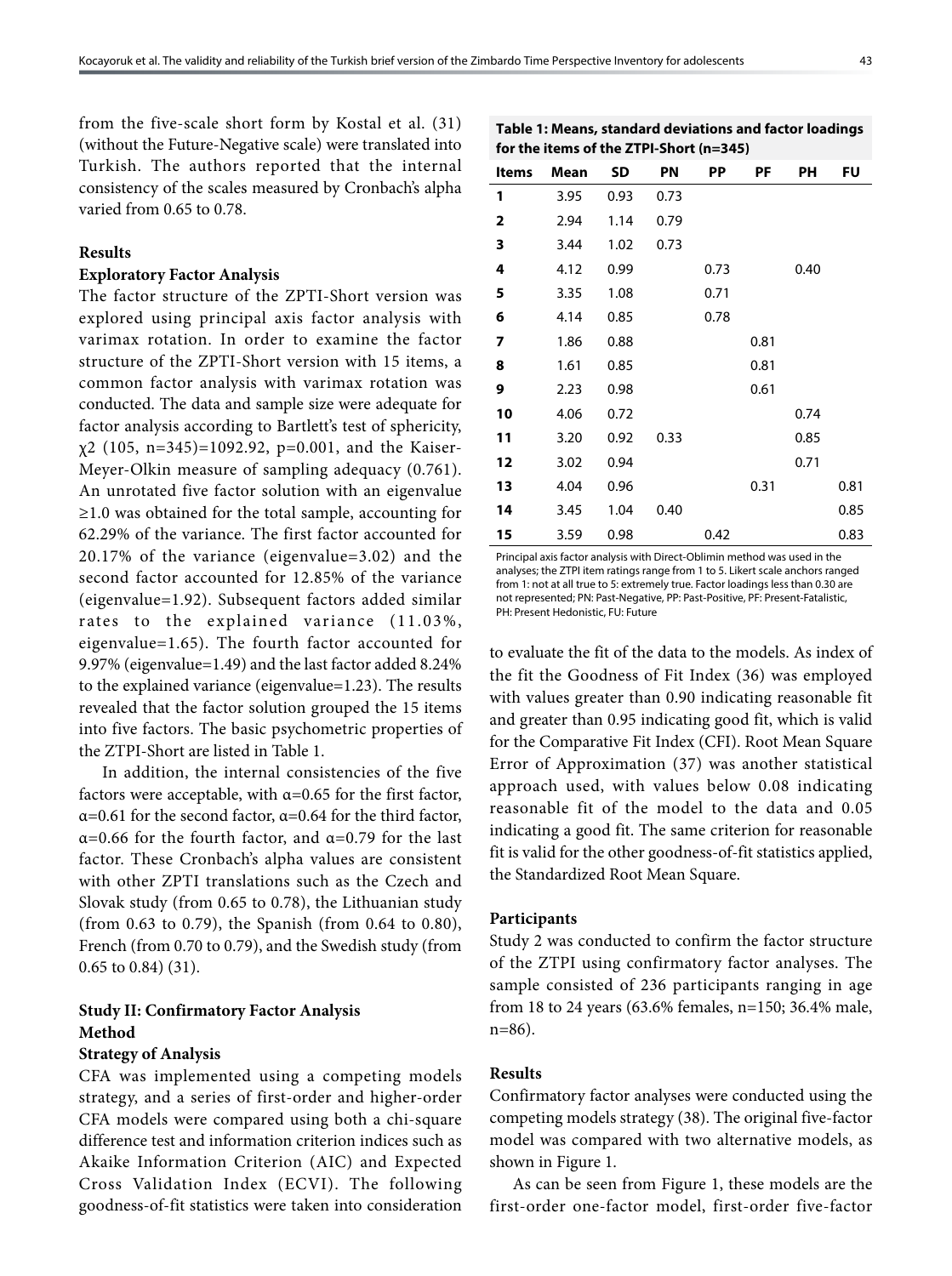

model, and higher-order one-factor model. Goodness of Fit statistics calculated for these models are shown in Table 2.

According to the results obtained, the first-order five-factor model produced better results than the other higher-order models. This model was better than the higher-order one-factor model as indicated by the chisquare difference test (19.22, 5; p<0.01). Smaller values of AIC and ECVI for the first-order five-factor model also confirmed that this model was better than the other models. This model was also better than the higherorder one-factor model as indicated by the significant chi-square difference test  $(328.33, 10; p<0.01)$ .

Intercorrelations among the factors of ZTPI-Short are shown in Table 3, indicating weak or moderate relationships. It is clear from the table that the only strong relationship was between future and present fatalistic factors, indicating that having fatalistic opinions concerning the present has a strong relationship to have a negative outlook for future.

# **Study III: Test-retest Reliability Method**

**Participants**

The test-retest reliability measures were produced by correlating scores from time 1 and time 2. The sample

| Table 2: Results of the Confirmatory Factor Analyses for the ZTPI-Short (n=236) |                         |                         |                       |  |  |  |  |
|---------------------------------------------------------------------------------|-------------------------|-------------------------|-----------------------|--|--|--|--|
| <b>Indices</b>                                                                  | First-order             | Higher-order            | First-order           |  |  |  |  |
|                                                                                 | five-factor model       | one-factor model        | one-factor model      |  |  |  |  |
| $\chi^2$                                                                        | 134.54                  | 153.76                  | 462.87                |  |  |  |  |
| df                                                                              | 80                      | 85                      | 90                    |  |  |  |  |
| <b>GFI</b>                                                                      | 0.93                    | 0.92                    | 0.79                  |  |  |  |  |
| <b>CFI</b>                                                                      | 0.93                    | 0.91                    | 0.54                  |  |  |  |  |
| <b>SRMR</b>                                                                     | 0.061                   | 0.080                   | 0.11                  |  |  |  |  |
| <b>RMSEA</b>                                                                    | 0.054                   | 0.059                   | 0.13                  |  |  |  |  |
|                                                                                 | $(90\%$ CI=0.038-0.070) | $(90\%$ Cl=0.044-0.073) | $(90\%$ Cl=0.12-0.14) |  |  |  |  |
| <b>AIC</b>                                                                      | 215.54                  | 223.76                  | 522.87                |  |  |  |  |
| <b>ECVI</b>                                                                     | 0.92                    | 0.95                    | 2.22                  |  |  |  |  |

GFI: Goodness-of-fit index, AGFI: Adjusted goodness-of-fit index, RMSEA: Root-mean-square error of approximation, CFI: Comparative fit index, CI: Confidence interval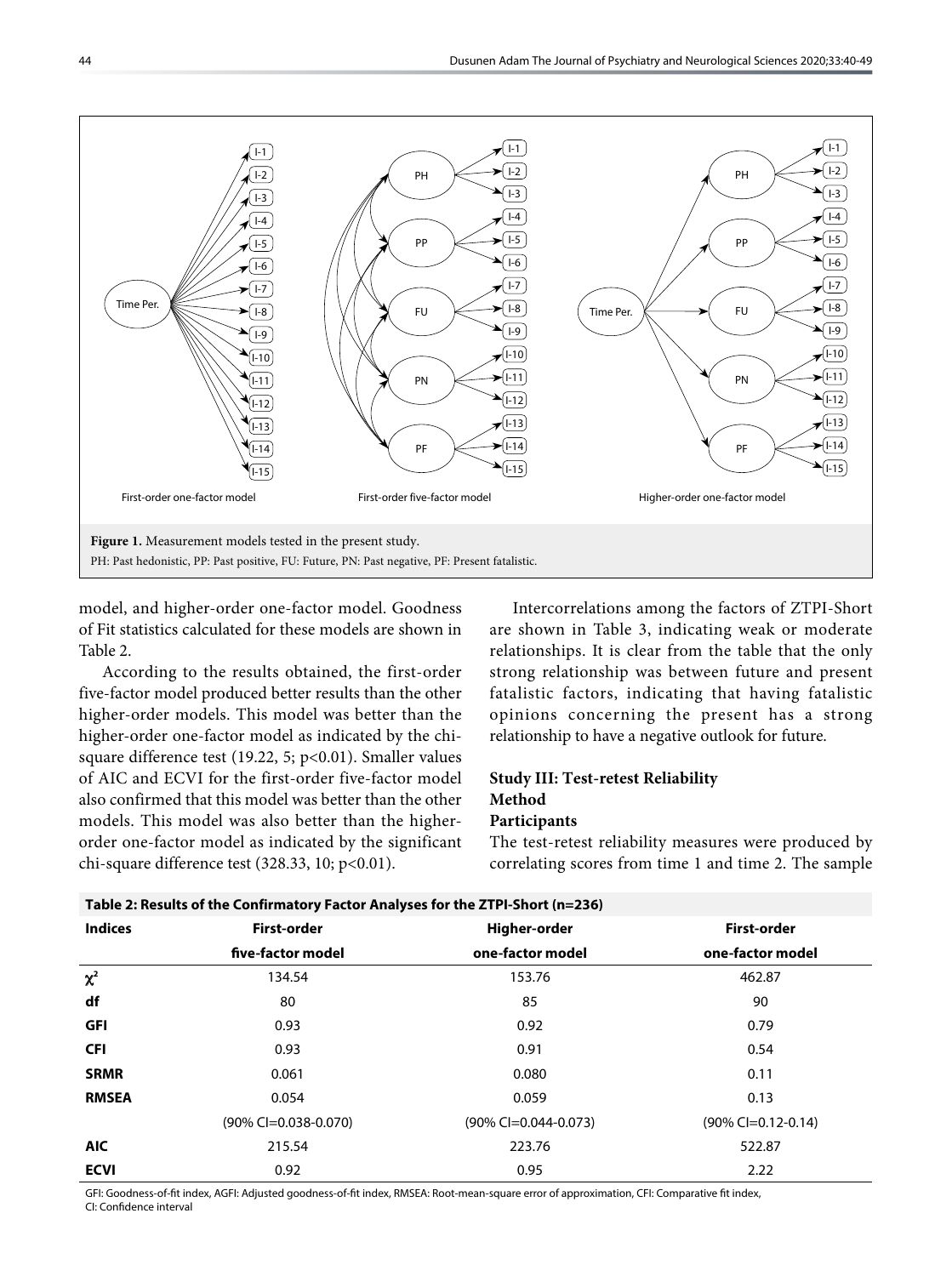| Table 3: Intercorrelations among the Factors of ZTPI-<br>Short (n=236) |           |          |           |         |
|------------------------------------------------------------------------|-----------|----------|-----------|---------|
| <b>Factors</b>                                                         | 1         | 2        | 3         | 4       |
| 1 Past-negative                                                        |           |          |           |         |
| 2 Past-positive                                                        | $-0.34**$ |          |           |         |
| <b>3 Present-fatalistic</b>                                            | $0.33**$  | $-0.19$  |           |         |
| <b>4 Present-hedonistic</b>                                            | $-0.03$   | 0.26     | $-0.09$   |         |
| 5 Future                                                               | $0.48**$  | $-0.29*$ | $0.76***$ | $-0.11$ |
| $*_{n}$ / 0 0 $*_{n}$ / 0 0 1                                          |           |          |           |         |

\*p<0.05, \*\*p<0.01

consisted of 149 university students (Mean=20.28; SD=1.79), 100 females and 49 males randomly selected from the sample of Study 2. All students took part on a voluntary basis. The test-retest reliability was conducted over a 2-week interval. A meeting was held with the students for the retest procedure in which the scale was administrated collectively.

#### **Results**

The results of the Pearson's product-moment correlation coefficient revealed that test-retest reliability was moderate in the subscale. The results showed that the test-retest reliability was 0.55 for PN, 0.62 for PP, 0.57 for PH, 0.60 for PF, and 0.69 for FU.

#### **Study IV: Convergent Validity**

The aim of this study was to obtain evidence regarding the construct validity of the ZTPI by investigating its association with a number of scale scores related to personality traits and well-being. It was expected that the positive dimensions of the ZTPI subscale scores (FU, PH, and PP) would correlate positively with subjective well-being such as flourishing and the positive factors of ontological well-being in addition to positive dimensions of trait personality as extraversion, agreeableness, conscientiousness, and openness. At the same time, the negative dimensions of ZTPI subscale scores (PN and PF) were expected to correlate negatively with flourishing, the negative factors of ontological well-being, i.e., regret and nothingness, as well as negative dimensions of trait personality, namely, neuroticism.

#### **Method**

#### **Participants**

The sample for study IV consisted of 267 undergraduate students from Canakkale, Ankara, and Istanbul. The sample included an age range from 17 to 25 years (Mean=20.42, SD=2.09) and consisted of 72 males (27%) and 195 females (73%).

#### **Measures**

**The Ontological Well-Being Scale (OWBS):** The scale was developed to measure happiness and consisted of 24 items scored on a 5-point Likert-type scale (39). The OWBS is composed of four subscales: regret, activation, nothingness, and hope. The Regret subscale (7 items) assesses participants' feelings regarding the completed part of their life projects (the past). The Nothingness (6 items) and Activation (5 items) subscales measure feelings toward ongoing life projects (the present). Lastly, the Hope subscale (6 items) taps into the feelings about one's future life projects (the future). The original scale had good internal consistencies ranging from 0.78 to 0.90, and the test-retest reliability of the OWBS, which was conducted over a 2-week interval, showed sufficient consistency of the scores over time (ranging from 0.72 to 0.92). In the current study, Cronbach's alpha values of OWBS varied from 0.61 to 0.73.

**The Big-Five Inventory (BFI):** The 44-item BFI (40) was administered to assess five personality dimensions: Neuroticism, Extraversion, Openness, Agreeableness, and Conscientiousness. Ratings are indicated on a scale from 1 (disagree strongly) to 5 (agree strongly) for each item. The scale was adapted by Sumer et al. (41) who only reported Cronbach's alpha reliabilities ranging from 0.64 to 0.77. The alpha coefficients were 0.75, 0.82, 0.67, 0.51, and 0.80 respectively in the data set used in this study.

**Flourishing Scale (FS):** FS is an 8-item scale that assesses features of human functioning such as positive relationships, feelings of competence, meaning and purpose in life, and engagement with daily activities (42). The 7-point Likert-type scale was used to evaluate the items, ranging from 1 (strongly disagree) to 7 (strongly agree). Higher scores on the scale indicate higher levels of well-being in important aspects of functioning and flourishing. The scale was adapted into Turkish by Akin and Fidan (43) who reported strong Cronbach's alpha reliability ( $\alpha$ =0.89) for flourishing. The alpha coefficients were 0.86 in the data set used in the present study.

#### **RESULTS**

Intercorrelations of the OWBS scores with scores on the measures of well-being, trait personality, and motivation are presented in Table 4. It is clear from Table 4 that five scales of ZPTI-Short have relatively acceptable correlations with the OWBS-subscale scores and the current dimensions of flourishing and personality. Two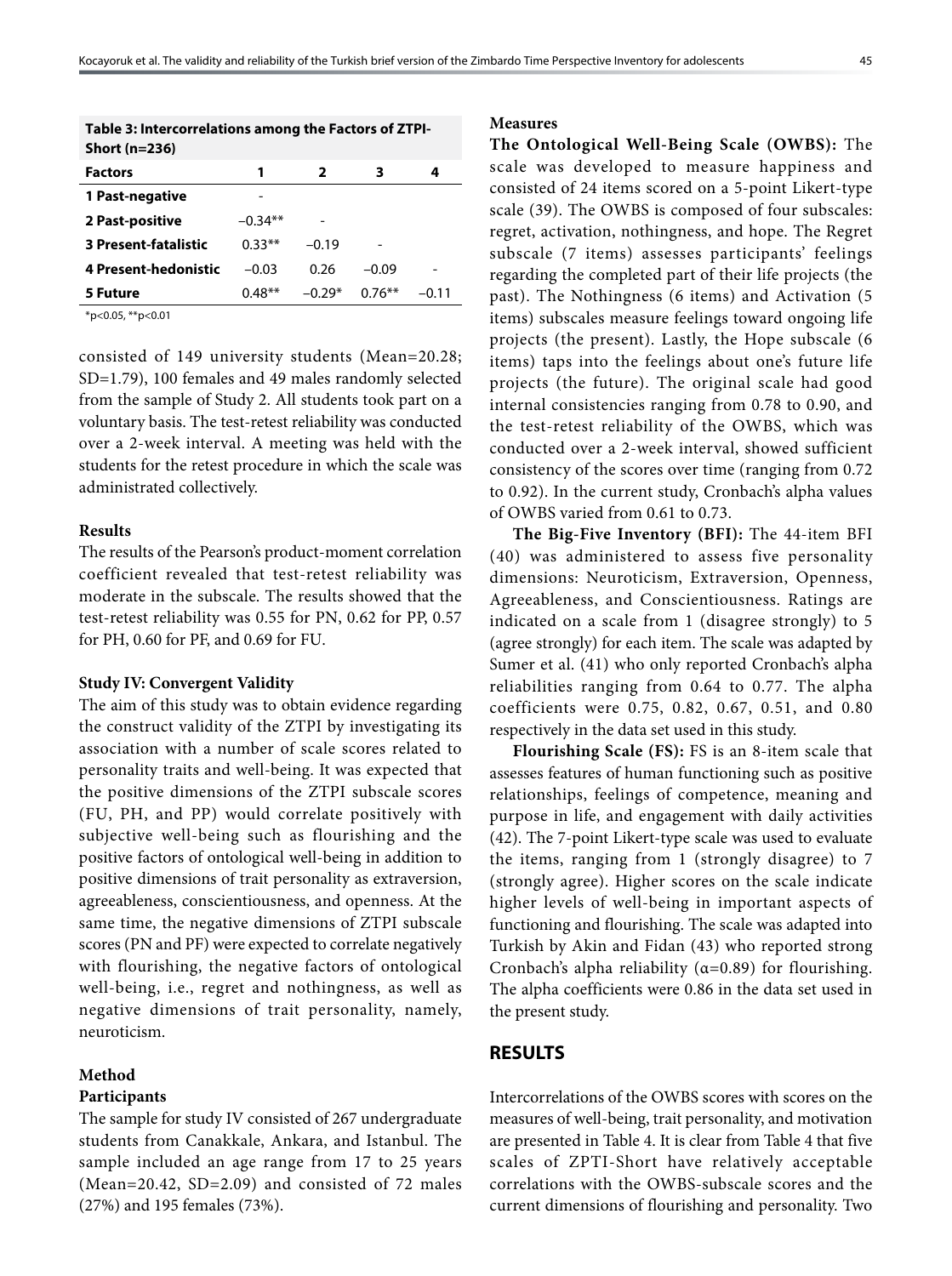|                     | Table 4: Intercorrelations among ZTPI-Short, OWBS, and the Big-Five personality dimensions (n=267)                                                                                                                     |           |            |              |            |           |           |                                                                                                                                                                 |            |                |              |            |           |           |    |
|---------------------|------------------------------------------------------------------------------------------------------------------------------------------------------------------------------------------------------------------------|-----------|------------|--------------|------------|-----------|-----------|-----------------------------------------------------------------------------------------------------------------------------------------------------------------|------------|----------------|--------------|------------|-----------|-----------|----|
|                     |                                                                                                                                                                                                                        | и         | w          | 4            | n          | ৩         | N         | ∞                                                                                                                                                               | ۰          | $\overline{a}$ | $\mathbf{r}$ | <u>72</u>  | 13        | 14        | 15 |
| N<br>PN             |                                                                                                                                                                                                                        |           |            |              |            |           |           |                                                                                                                                                                 |            |                |              |            |           |           |    |
| 2 PP                | $-0.13*$                                                                                                                                                                                                               | ı         |            |              |            |           |           |                                                                                                                                                                 |            |                |              |            |           |           |    |
| 눕<br>$\overline{m}$ | $0.27***$                                                                                                                                                                                                              | $-0.24**$ |            |              |            |           |           |                                                                                                                                                                 |            |                |              |            |           |           |    |
| Hd 4                | $-0.02$                                                                                                                                                                                                                | 0.04      | 0.03       | $\mathbf{I}$ |            |           |           |                                                                                                                                                                 |            |                |              |            |           |           |    |
| 5 FU                | $-0.15**$                                                                                                                                                                                                              | $0.25**$  | $0 - 17**$ | 0.08         | ı          |           |           |                                                                                                                                                                 |            |                |              |            |           |           |    |
| 6 Extra             | $-0.22**$                                                                                                                                                                                                              | $0.13*$   | $-0.16***$ | $0.28***$    | $0.16***$  | ı         |           |                                                                                                                                                                 |            |                |              |            |           |           |    |
| 7 Agree             | $-0.08$                                                                                                                                                                                                                | $0.14**$  | $-0.10*$   | 0.01         | $0.21***$  | $0.19***$ | ı         |                                                                                                                                                                 |            |                |              |            |           |           |    |
| 8 Cons              | $-0.15**$                                                                                                                                                                                                              | $0.22***$ | $-0.22**$  | $-0.12*$     | $0.66***$  | $0.16**$  | $0.31***$ | ı                                                                                                                                                               |            |                |              |            |           |           |    |
| 9 Neuro             | $0.37***$                                                                                                                                                                                                              | $-0.19**$ | $0.21***$  | $-0.09$      | $-0.16*$   | $-0.25**$ | $-0.30**$ | $-0.20***$                                                                                                                                                      | ı          |                |              |            |           |           |    |
| 10 Open             | $-0.01$                                                                                                                                                                                                                | 0.09      | $-0.01$    | $0.12*$      | $0.13*$    | $0.37***$ | $-0.03$   | $0.12*$                                                                                                                                                         | 5.01       |                |              |            |           |           |    |
| I1 Reg              | $0.53***$                                                                                                                                                                                                              | $-0.38**$ | $0.32***$  | $-0.02$      | $-0.29***$ | $-0.30**$ | $-0.18**$ | $-0.35***$                                                                                                                                                      | $0.43**$   | $-0.06$        |              |            |           |           |    |
| 12 Not              | $0.32***$                                                                                                                                                                                                              | $-0.27**$ | $0.29**$   | 0.04         | $-0.33**$  | $-0.24**$ | $-0.25**$ | $-0.39**$                                                                                                                                                       | $0.42**$   | $-0.05$        | $0.53**$     | ï          |           |           |    |
| 13 Hop              | $-0.29**$                                                                                                                                                                                                              | $0.24***$ | $-0.30**$  | $0.16***$    | $0.45***$  | $0.33**$  | $0.23**$  | $0.41**$                                                                                                                                                        | $-0.26**$  | $0.23**$       | $-0.48**$    | $-0.38***$ |           |           |    |
| 14 Act              | $-0.31**$                                                                                                                                                                                                              | $0.30**$  | $-0.29***$ | $0.20***$    | $0.29***$  | $0.42***$ | $0.22***$ | $0.32***$                                                                                                                                                       | $-0.35***$ | $0.20***$      | $-0.45**$    | $-0.57***$ | $0.58**$  |           |    |
| 15 Flour            | $-0.37**$                                                                                                                                                                                                              | $0.40**$  | $-0.34**$  | $0.13**$     | $0.39***$  | $0.42**$  | $0.40**$  | $0.44**$                                                                                                                                                        | $-0.47**$  | $0.17***$      | $-0.54**$    | $-0.51**$  | $0.59***$ | $0.62***$ | ı  |
|                     | Extraversion, Agree: Agreeableness, Neuro: Neuroticism, Open: Openness, Reg: Regret, Not: Indiness, Hop: Hope, Activation, Flour: Flourishing<br>*p<0.05, **p<0.01, OWBS: Ontological Well-Being Scale, ZTPI-Short: Sh |           |            |              |            |           |           | ort Version of the Zimbardo Time Perspective Inventory PN: Past-Negative, PP: Past-Positive, PF: Present-Fatalistic, PH: Present Hedonistic, FU: Future, Extra: |            |                |              |            |           |           |    |

factors, 'regret' and 'nothingness' were positively correlated with PN and PF, while 'activation' and 'hope' were correlated with PP and F U. As expected, 'regret' and 'nothingness' were negatively correlated with PP and F, while 'activation' and 'hope' were negatively correlated with PN and PF. Interestingly, PH was only positively correlated with 'activation,' 'hope' and 'flourishing.' On the other hand, F U was only correlated with all personality types and openness did not correlate with TP, except for F.

## **DISCUSSION**

 $\overline{\phantom{a}}$ 

The findings of confirmatory and EFA show that the five-factor structure of ZTPI (PN, PP, PF, PH and F U) as a 15-item short form is validated with data from Turkish middle-age adolescents. Based on these results, it can be concluded that the ZTPI has an adequate validity, internal consistency, and reliability. With respect to convergent validity, the scale has considerably higher correlations with other measures of personality, life projects, and wellbeing. The results also show that an acceptable level of internal consistency is obtained for the five-factor structure and the findings are consistent with the theoretical framework with respect to convergent validity.

Increasing attention has been devoted to developing a short version of the ZTPI. Many studies reported that the original ZTPI with 56 items produced only an acceptable level of model fit (23); hence, a short version of the ZTPI promises a significant improvement for TP studies. Similarly, a short version of the five-factor structure of ZTPI with 15 items (without the Future-Negative scale) was recently published by Zhang et al. (7). The short version of ZTPI in Zhang's study suggested that 15 items in the five-factor structure (without the Future-Negative scale) had a good reliability, consistency and validity. Likewise, results in the present study showed that the short version of the ZTPI has very good psychometric properties and meets the good-fit criteria with regard to CFA in Turkish culture.

In terms of the ZTPI's dimensionality, the concluding structure is closely related to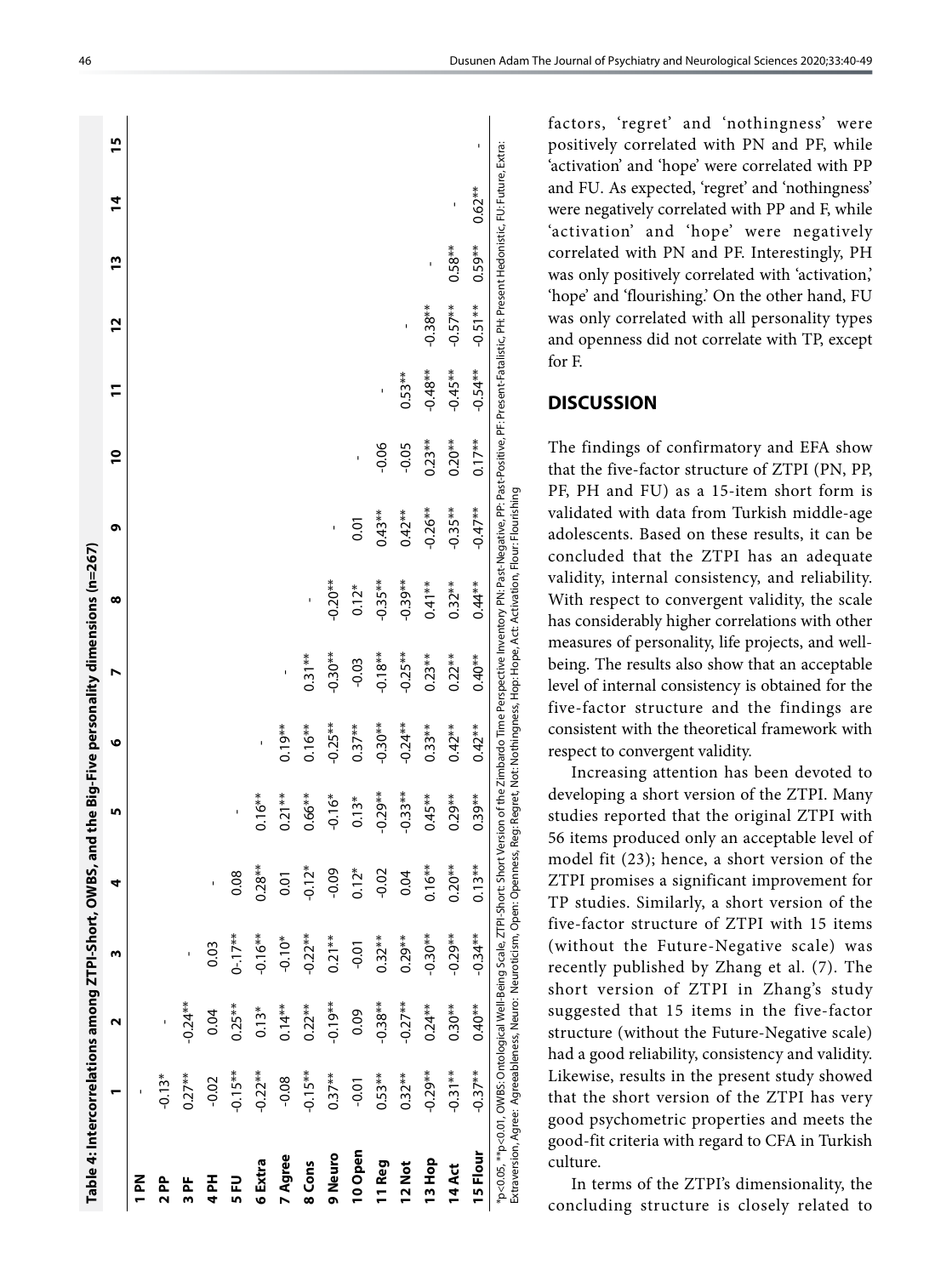studies using the short form of ZTPI that have tended to derive structures consisting of five factors. For instance, Kostal et al. (31) tested both the five-scale and six-scale forms (with and without the Future-Negative scale). The results indicated that the fivescale ZTPI-Short had a better model fit in all indices compared to the six-scale ZTPI. Likewise, the number of significant factors obtained in the Swedish study conducted by Carelli et al. (27) concluded that the sixscale solution provided almost the same model fit as the original five-scale solution. Although goodness-offit statistics suggested a good or acceptable model fit, CFI values were quite low in the six-scale solution in their study. The authors claimed that correlations indicated strong relations among the Future-Negative and another negative scale, namely, Past-Negative.

In addition, the present study provides consistent relationships between TPs and personality traits and well-being, which are consistent with previous studies reporting consistent relationships between TPs and personality traits, life satisfaction, and positive and negative effects (44-46). The relationships among the scales provide consistent evidence to validate a short version of the ZTPI with 15 items. However, unlike the original study (1), the present study was conducted with a sample of undergraduate students. This raises the question of whether the short version of the ZTPI with 15 items could be applied to a nonstudent sample of adults. A related issue is that our data were collected specifically from undergraduate students in psychological counseling, where their specialized knowledge in psychology could play a role in influencing the outcome of the results. It would be advisable to replicate the short version of the ZTPI in a sample of adults.

Consequently, the short version of ZTPI could be suggested to assess the same multidimensional constructs in TP as those proposed by Zimbardo and Boyd (1). The findings of the current study provided a good starting point for further ZTPI and Balanced TP (44,47) developments in Turkish culture. It is proposed that a proper balance between past, present, and future are now considered preconditions for success, mental health, and personal happiness (1,17). Besides, the original ZTPI with 56 items may be too lengthy and time-consuming to be used in research, therapy, and counseling settings; by contrast, a more practical short version of the ZTPI could be easily administered in such settings to save time and to avoid placing an excessive burden on clients or research participants. Considering the findings of the current study, TP may be useful for

evaluating personality concerns and well-being of clients in counseling and therapy.

The findings of the current study should be considered within several limitations. First, the study relied exclusively upon self-reported data from adolescents and students. Future analyses, therefore, should include informant reports from different age groups (i.e., adults, elderly) using a life-span point of view for TP as evidence for validity. Second, although correlation analyses were performed to evaluate the convergent and discriminant validity of the ZTPI-S with other psychological constructs, future analyses may also assess predictive validity by testing the potential causal effect of generalized expectancy on subsequent outcome variables that are theoretically linked to each of the temporal dimensions.

| <b>Contribution Categories</b> |                                   | <b>Author Initials</b> |
|--------------------------------|-----------------------------------|------------------------|
|                                | Concept/Design                    | E.K., O.F.S.           |
| Category 1                     | Data acquisition                  | E.K.                   |
|                                | Data analysis/Interpretation      | E.K., O.F.S.           |
|                                | Drafting manuscript               | E.K., O.F.S.           |
| Category 2                     | Critical revision of manuscript   | N/A                    |
| Category 3                     | Final approval and accountability | E.K., O.F.S.           |
| Other                          | Technical or material support     | N/A                    |
|                                | Supervision                       | N/A                    |

**Ethics Committee Approval:** This study approved by Canakkale Onsekiz Mart University Social Sciences and Educational Sciences Ethics Committee. (Date: 29.08.2014 No: 2014/19)

**Informed Consent:** Written informed consent of all patients was obtained.

**Peer-review:** Externally peer-reviewed.

**Conflict of Interest:** There is no any conflict of interest.

**Financial Disclosure:** TUBITAK, Grand: 115K417.

#### **REFERENCES**

- 1. Zimbardo PG, Boyd JN. Putting time in perspective: a valid, reliable, individual differences metric. J Pers Soc Psychol 1999; 77:1271-1288. [\[CrossRef\]](https://doi.org/10.1037/0022-3514.77.6.1271)
- 2. Zimbardo P, Boyd J. The time paradox: The new psychology of time that can change your life. New York: Free Press, 2008.
- 3. Holman EA, Silver RC. Getting "stuck" in the past: temporal orientation and coping with trauma. J Pers Soc Psychol 1998; 74:1146-116[3. \[CrossRef\]](https://doi.org/10.1037/0022-3514.74.5.1146)
- 4. van Beek W, Berghuis H, Kerkhof A, Beekman A. Time perspective, personality and psychopathology: Zimbardo's time perspective inventory in psychiatry. Time and Society 2011; 20:364-374. [\[CrossRef\]](https://doi.org/10.1177/0961463X10373960)
- 5. Anagnostopoulos F, Griva F. Exploring time perspective in Greek young adults: validation of the Zimbardo Time Perspective Inventory and relationships with mental health indicators. Soc Indic Res 2012; 106:41-59[. \[CrossRef\]](https://doi.org/10.1007/s11205-011-9792-y)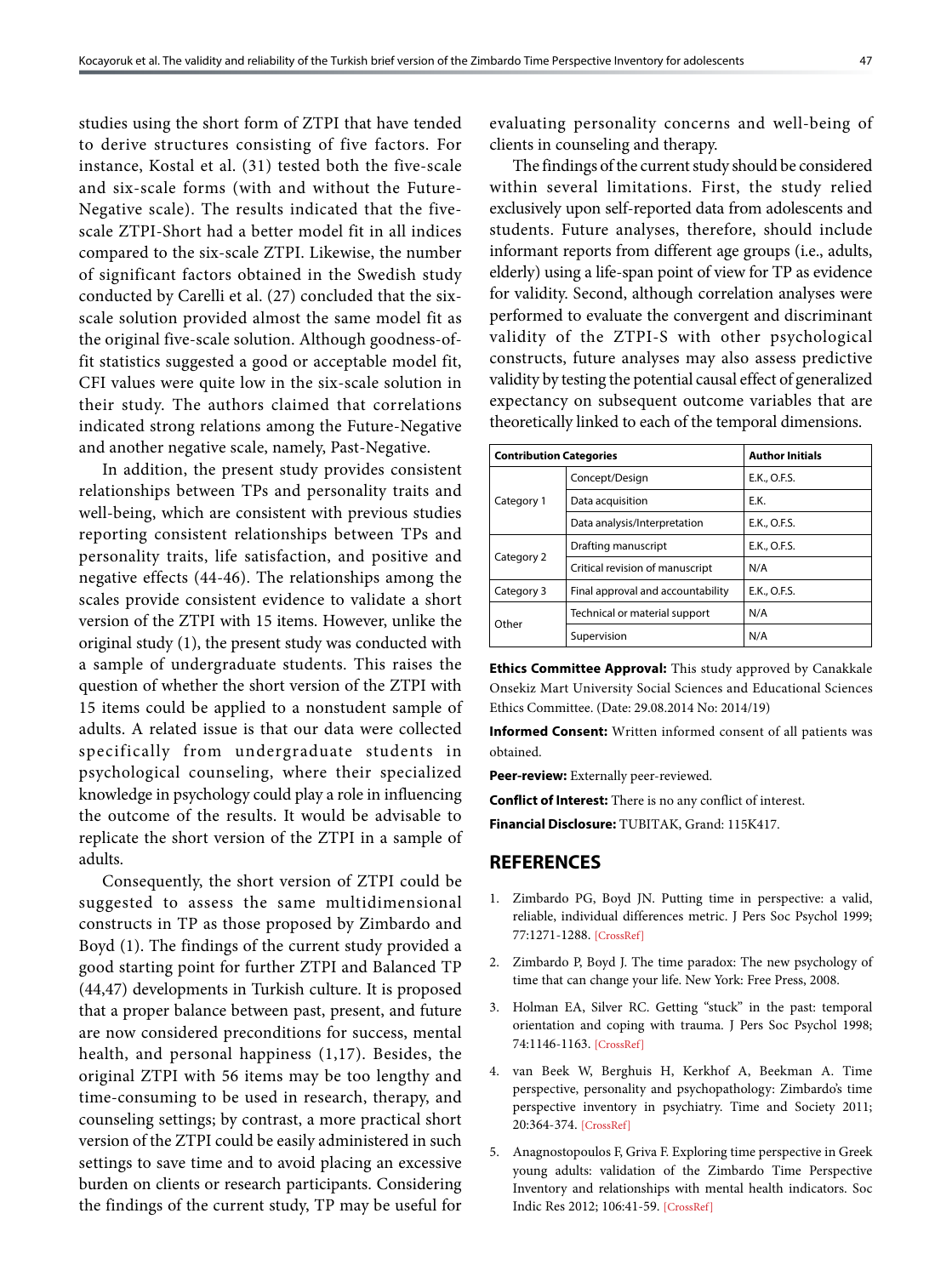- 6. Gilbert SP, Sifers SK. Bouncing back from a breakup: attachment, time perspective, mental health, and romantic loss. J College Stud Psychother 2011; 25: 295-310[. \[CrossRef\]](https://doi.org/10.1080/87568225.2011.605693)
- 7. Zhang JW, Howell RT, Bowerman T. Validating a brief measure of the Zimbardo Time Perspective Inventory. Time and Society 2013; 22;391-409[. \[CrossRef\]](https://doi.org/10.1177/0961463X12441174)
- 8. Barnett E, Spruijt-Metz D, Unger J, Rohrbac LA, Sun P, Sussman S. Bidirectional associations between future time perspective and substance use among continuation high-school students. Subst Use Misuse 2013; 48:574-580. [\[CrossRef\]](https://doi.org/10.3109/10826084.2013.787092)
- 9. Sansone G, Fong GT, Hall PA, Guignard R, Beck F, Mons U, et al. Time perspective as a predictor of smoking status: findings from the International Tobacco Control (ITC) Surveys in Scotland, France, Germany, China, and Malaysia. BMC Public Health 2013; 13:346[. \[CrossRef\]](https://doi.org/10.1186/1471-2458-13-346)
- 10. Gellert P, Ziegelmann JP, Lippke S, Schwarzer, R. Future time perspective and health behaviors: Temporal framing of selfregulatory processes in physical exercise and dietary behaviors. Ann Behav Med 2012; 43: 208-218[. \[CrossRef\]](https://doi.org/10.1007/s12160-011-9312-y)
- 11. Guthrie LC, Lessl K, Ochi O, Ward MM. Time perspective and smoking, obesity, and exercise in a community sample. Am J Health Behav 2013; 37:171-18[0. \[CrossRef\]](https://doi.org/10.5993/AJHB.37.2.4)
- 12. Hall PA, Fong GT, Yong HH, Sanson, G, Borland R, Siahpush M. Do time perspective and sensation-seeking predict quitting activity among smokers? Findings from the International Tobacco Control (ITC) Four Country Survey. Addict Behav 2012; 37: 1307-1313. [\[CrossRef\]](https://doi.org/10.1016/j.addbeh.2012.06.022)
- 13. Laghi F, Liga F, Baumgartner E, Baiocco R. Time perspective and psychosocial positive functioning among Italian adolescents who binge eat and drink. J Adolesc 2012; 35:1277-128[4. \[CrossRef\]](https://doi.org/10.1016/j.adolescence.2012.04.014)
- 14. Bernstein MJ, Benfield JA. Past perspective is related to present relationships: Past-positive and negative time perspectives differentially predict rejection sensitivity. Psychological Record 2013; 63:615-627[. \[CrossRef\]](https://doi.org/10.11133/j.tpr.2013.63.3.014)
- 15. Taber BJ. Time perspective and career decision-making difficulties in adults. J Career Assess 2013; 21:200-209[. \[CrossRef\]](https://doi.org/10.1177/1069072712466722)
- 16. Gonzales A, Zimbardo PG. Time in perspective: A Psychology Today survey report. Psychol Today 1985; 19:21-26.
- 17. Boniwell I, Zimbardo PG. Balancing time perspective in pursuit of optimal functioning: In Linley PA, Joseph S (editors). Positive Psychology in Practice. Hoboken NJ: John Wiley & Sons, 2004, 165-178[. \[CrossRef\]](https://doi.org/10.1002/9780470939338.ch10)
- 18. Stolarski M, Matthews G, Postek S, Zimbardo PG, Bitner J. How we feel is a matter of time: Relationships between time perspectives and mood. [J Happiness Stud 2014; 15:809-827.](https://doi.org/10.1007/s10902-013-9450-y)
- 19. Zimbardo PG, Keough KA, Boyd JN. Present time perspective as a predictor of risky driving. Pers Individ Dif 1997; 23:1007- 1023. [\[CrossRef\]](https://doi.org/10.1016/S0191-8869(97)00113-X)
- 20. Keough KA, Zimbardo PG, Boyd JN. Who's smoking, drinking, and using drugs? Time perspective as a predictor of substance use. Basic Appl Soc Psych 1999; 21:149-164[. \[CrossRef\]](https://doi.org/10.1207/S15324834BA210207)
- 21. Apostolidis T, Fieulaine N, Soule F. Future time perspective as predictor of cannabis use: exploring the role of substance

perception among French adolescents. Addict Behav 2006; 31:2339-2343[. \[CrossRef\]](https://doi.org/10.1016/j.addbeh.2006.03.008)

- 22. D'Alessio M, Guarino A, De Pascalis V, Zimbardo PG. Testing Zimbardo's Stanford Time Perspective Inventory (STPI) – Short form: an Italian study. [Time and Society 2003;12:334-347.](https://doi.org/10.1177/0961463X030122010)
- 23. Apostolidis T, Fieulaine N. French validation of the Zimbardo Time Perspective Inventory (ZTPI). Eur Rev Appl Psychol 2004: 54:207-21[7. \[CrossRef\]](https://doi.org/10.1016/j.erap.2004.03.001)
- 24. Diaz-Morales JF. Factorial structure and reliability of Zimbardo Time Perspective. Psicothema 2006; 18:565-571. (Spanish)
- 25. Lukavska K, Klicperova-Baker M, Lukavsky J, Zimbardo PG. ZTPI – Zimbardo Time Perspective Inventory. Cesk Psychol 2011; 55: 356-373. (Czech)
- 26. Mitina, O Sircova, A. Zimbardo Time Perspective Inventory (ZTPI): Results of Russian version psychometrics analysis. Moscow University Psychology Bulletin 2008; 7385. 67-89.
- 27. Carelli MG, Wiberg B, Wiberg M. Development and construct validation of the Swedish Zimbardo Time Perspective Inventory. Eur J Psychol Assess 2011; 27:220-22[7. \[CrossRef\]](https://doi.org/10.1027/1015-5759/a000076)
- 28. Liniauskaite A, Kairys, A. The Lithuanian version of the Zimbardo time perspective inventory. Psichologija 2009; 40:66- 8[7. \[CrossRef\]](https://doi.org/10.15388/Psichol.2009.0.2585)
- 29. Milfont TL, Andrade PR, Belo RP, Pessoa VS. Testing Zimbardo Time Perspective Inventory in a Brazilian sample. Interam J Psychol 2008; 42:49-58.
- 30. Sircova, A, van de Vijver FJR, Osin E, Milfont TL, Fieulaine N, Kislali-Erginbilgic A, et al. A global look at time: a 24-country study of the equivalence of the Zimbardo Time Perspective Inventory. Sage Open 2014; 4:1-12. [\[CrossRef\]](https://doi.org/10.1177/2158244013515686)
- 31. Kostal J, Klicperova-Baker M, Lukavska K, Lukavsky J. Short version of the Zimbardo Time Perspective Inventory (ZTPI – short) with and without the Future-Negative scale, verified on nationally representative samples. Time and Society 2016; 25:169-19[2. \[CrossRef\]](https://doi.org/10.1177/0961463X15577254)
- 32. Sahin-Baltaci H, Tagay O, Worrell FC, Mello ZR. Psychometric properties of Turkish Adolescent Time Inventory-Time Attitude (ATI-TA) scores. International Perspectives in Psychology: Research, Practice, Consultation 2017; 6:47-5[9. \[CrossRef\]](https://doi.org/10.1037/ipp0000066)
- 33. Eren A. Coskun H. Time perspectives and boredom coping strategies of undergraduate students from Turkey. Educational Research for Policy and Practice 2015; 14:53-7[5. \[CrossRef\]](https://doi.org/10.1007/s10671-014-9165-9)
- 34. Akirmak U. How is time perspective related to perceptions of self and of interpersonal relationship[s? Span J Psychol 2014; 17.](https://doi.org/10.1017/sjp.2014.92)
- 35. Robins RW, Fraley RC, Roberts BW, Trzesniewski KH. A longitudinal study of personality change in young adulthood. J Pers 2001;69: 617-640[. \[CrossRef\]](https://doi.org/10.1111/1467-6494.694157)
- 36. Joreskog KG, Sorbom D. Lisrel 8: Structural Equation Modeling with the SIMPLIS Command Language. Lincolnwood IL: Scientific Software International, 1993.
- 37. Steiger, J. H. Structural model evaluation and modification: An interval estimation approach. Multivariate Behav Res 1990; 25:173-180[. \[CrossRef\]](https://doi.org/10.1207/s15327906mbr2502_4)